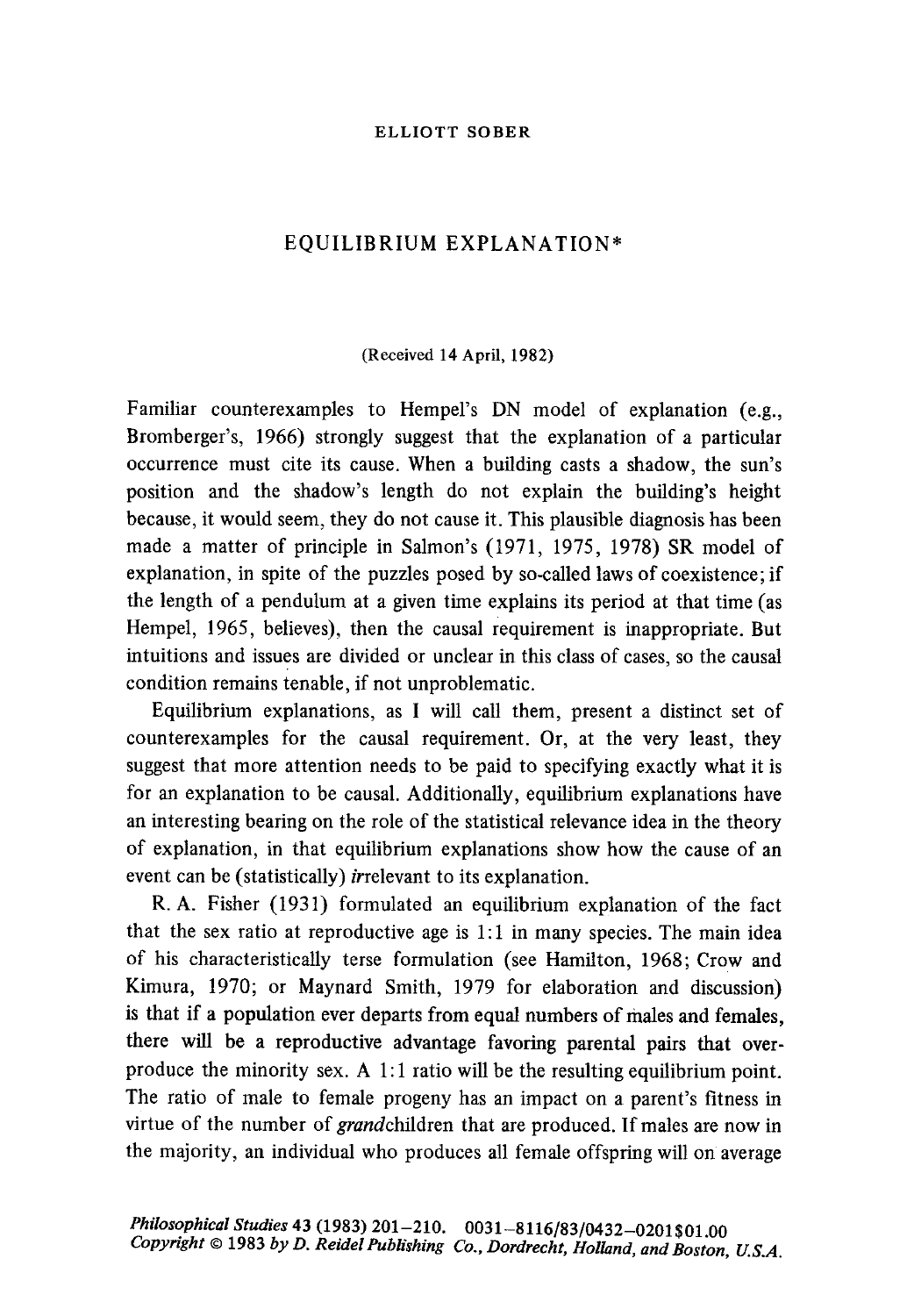## 202 ELLIOTT SOBER

have more grandchildren than one that produces all males or a mixture of sons and daughters.<sup>1</sup>

A causal explanation of the observed  $1:1$  ratio in a population at a given time would presumably describe some earlier state of the population and the evolutionary forces that moved the population to its present configuration. But Fisher's explanation describes no such thing. In fact, Fisher's account shows why the *actual* initial conditions and the *actual* selective forces don't matter; whatever the actual initial sex ratio *had been,* the selection pressures that *would have* resulted would have moved the population to its equilibrium state. Where causal explanation shows how the event to be explained was in fact produced, equilibrium explanation shows how the event would have occurred regardless of which of a variety of causal scenarios actually transpired.

Fisher's argument does cite a number of contingent facts about any population to which it applies. It asserts that if any force appreciably influences the sex ratio it will be selection for individuals (or more accurately, for parental pairs) that overproduce the minority  $sex.^2$  Furthermore, the required heritable variation in reproductive strategy is simply assumed to be available. The explanation also requires that the population not drift into either of the two absorbing states of all males or all females, since extinction would then follow. Can any of these facts about the population be naturally construed as the cause of its 1:1 sex ratio? Is Fisher's explanation a causal one because it asserts or presupposes such facts? To answer these questions, we must clarify the concept of *causal explanation.* 

One way to trivialize the idea of causal explanation is to focus on the inevitable deployment of *ceteris paribus* clauses that must figure in any explanation. A necessary condition for the occurrence of an event  $E$  is the nonoccurrence of events that would prevent  $E$  from happening. Any explanatory story will presuppose that such preventors failed to intervene. A hollow victory can be won for the causal requirement by focusing on this *ceteris paribus* presupposition and claiming that it constitutes a cause of the event to be explained. This vindication is nearly vacuous in that it ignores what the explanation actually asserts. Constructing causal explanations is not so easy a task. But on this accounting, as soon as one knows that an event occurred one knows what caused it.

A second trivialization of the idea of 'causal explanation' arises from demanding of a causal explanation only that it provide 'information about' the *explanandum's* causal history. On this reading, Fisher's argument fills the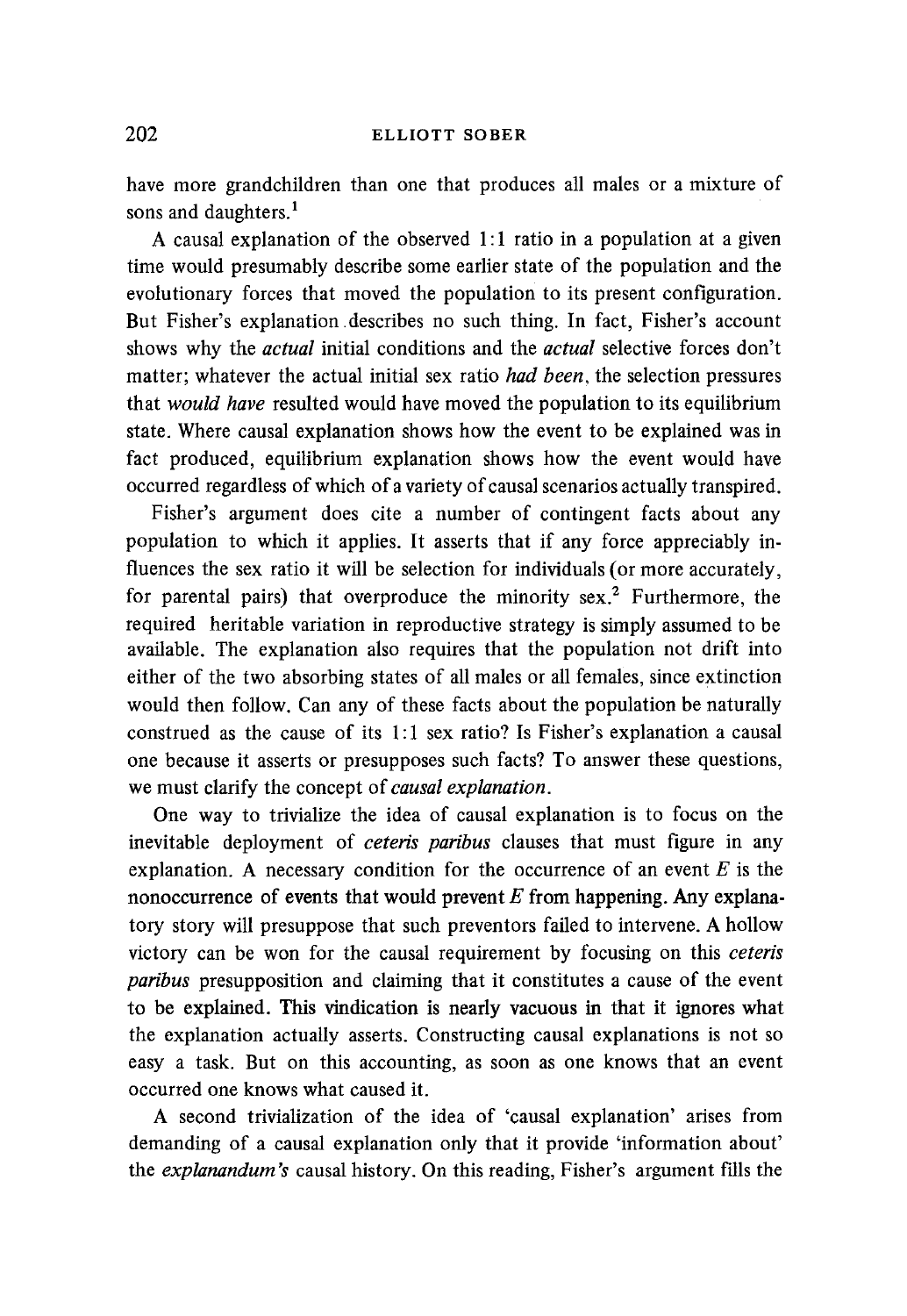bill, but then so do apparent counterexamples to the DN model. The pseudoexplanation mentioned before of the building's height does tell us something about the cause  $-$  namely that it produced a building that allowed the sun to cast the length shadow it did. And if one wishes to argue that laws of coexistence do not provide causal explanation (as Salmon, 1978, does) then, for the same reason, the concept of causal explanation requires a stronger construal<sup>3</sup>

Can the idea of causal explanation be made more substantial? Grounds for pessimism can be found in the following consideration. A causal explanation describes what the cause is. But 'describing what the cause is' is a species of reporting in which success or failure is context relative. When Holmes asks Watson what caused the death of the murder victim they are examining, Watson provides information about the cause when he says "he was murdered". But Holmes' withering stare quickly indicates that Watson's answer is not wholly satisfactory. It is one thing to answer the *verbal question,*  another to answer the *question in mind*. Providing a causal explanation  $$ saying 'what the cause is'  $-$  must do more than give a true answer to the verbal question. When a question is asked, there typically will be expectations as to the level of information that any alternative answer must convey. This suggests that the proper unit of analysis is not the idea of causal explanation *tout court,* but the idea of causal explanation relative to some set of alternative causes. If we have in mind some set of alternative causes that we think might have produced the occurrence requiring explanation, then a causal explanation (relative to those alternatives) will tell us which of the alternatives actually produced the outcome.

This analysis may be thought to open the door to an all-permissive relativism. Won't it turn out that any 'information about the cause' will count as providing a causal explanation, since one can always cook up a background context relative to which such information, no matter how impoverished, uniquely determines one of the alternative answers? The prospect of such philosophical inventiveness should not trouble us. Different sciences typically have taxonomies of what can count as a possible cause and if we are thinking about causal explanations in science, we can simply let the sciences decide what does and does not count as a specification of'the cause'.

Evolutionary theory, and particularly population genetics, which is the science within which Fisher elaborated his equilibrium explanation of the sex ratio, describes the possible causes of evolution. Natural selection, mutation,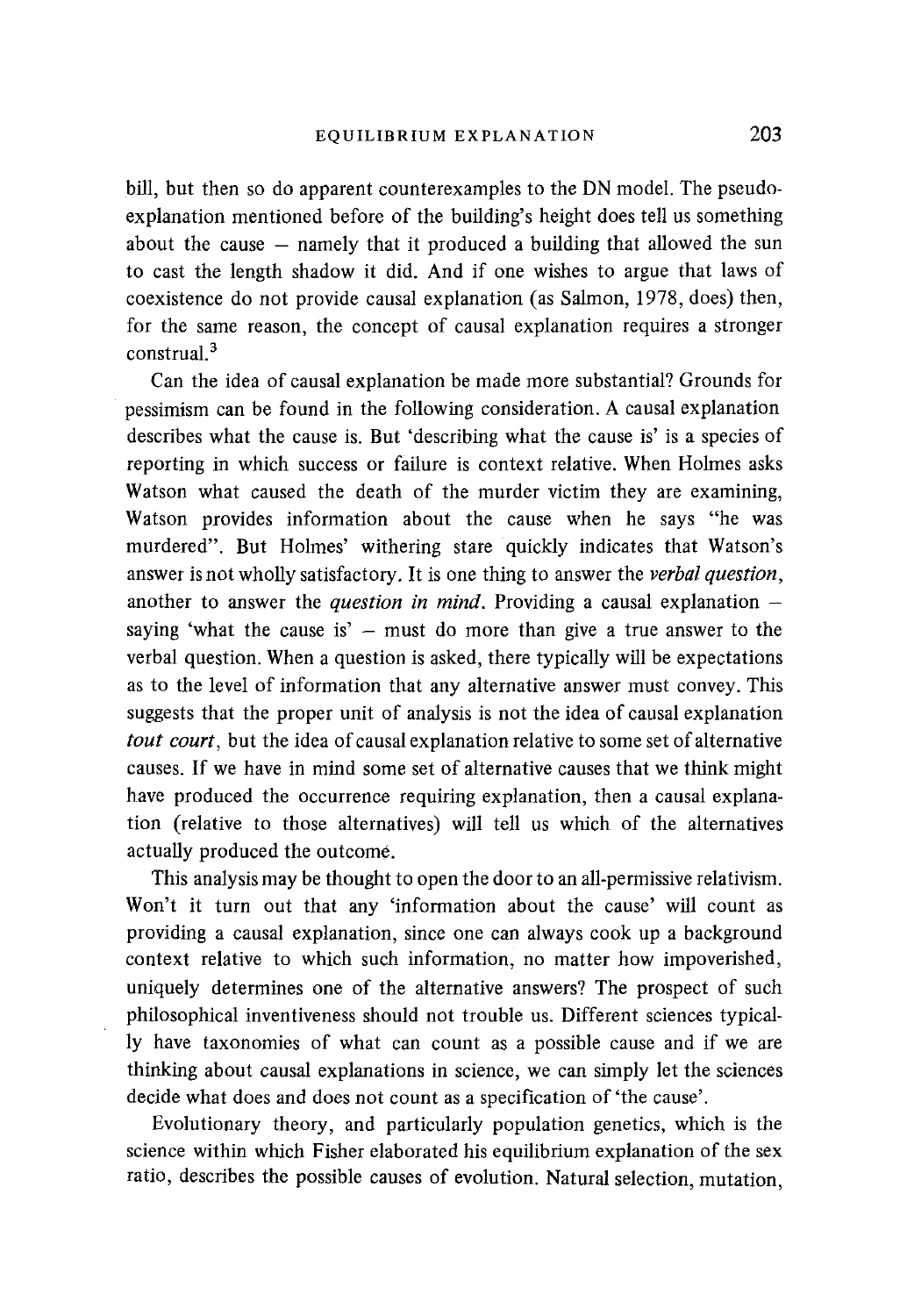## 204 ELLIOTT SOBER

migration, random drift and properties of population structure are described, singly and in conjunction, in terms of their impact on gene and genotype frequencies. A causal explanation in this science will explain the present gene or genotype frequencies found in a population by specifying the earlier frequencies and the configuration of evolutionary forces that acted on the population. Fischer's argument is thereby not a causal explanation in population genetics. One might generalize on this and conjecture that an equilibrium explanation in a science is never a causal explanation in that science.

Hamilton (1968) made explicit some of the empirical presuppositions of Fisher's argument. He showed that Fisher's argument requires the following, not always plausible, biological assumptions: (i) that there be populationwide rather than local competition for mates; (ii) that genes controlling the sex ratio not be located on the sex chromosomes of the heterogametic sex; (iii) that in haplodiploidy, the males must fertilize all the females. If we revise Fisher's argument in the light of these findings, do we find ourselves giving *causal* explanations of 1:1 sex ratios for populations to which it applies? Fisher specified how the fitness of a parental pair producing a given frequency of male and female offspring is a function of the sex ratio found in the population. Hamilton made clear what some of the necessary conditions are for this fitness function. But Hamilton's result was a law of coexistence: a population with the required structure *simultaneously* instantiates the Fisherian relationship. When this fitness function obtains, the population will eventually attain a i:1 sex ratio, if it doesn't already have one. The explanation leaves open the possibility that the population be at its equilibrium value *forever,* in which case the conditions articulated by Fisher and Hamilton can hardly be cited as the cause of the 1:1 sex ratio. Hamilton's argument, just as much as Fisher's, does not say what actual changes a population will undergo in attaining a 1:1 ratio.

Equilibrium explanations present *disjunctions* of possible causal scenarios; the actual cause is given by one of the disjuncts, but the explanation doesn't say which. In Fisher's sex ratio argument there are three disjuncts. If a population is at its equilibrium 1:1 ratio at a given time, the argument says that at an earlier time one of three processes began: (i) at the earlier time, there was an excess of males, a parental pair produced a female biased group of offspring, and selection for a female biased ratio brought the population to 1:1; (ii) at the earlier time, the sex ratio was 1:1, and if there were any parental pairs that deviated from this ratio among their progeny, they would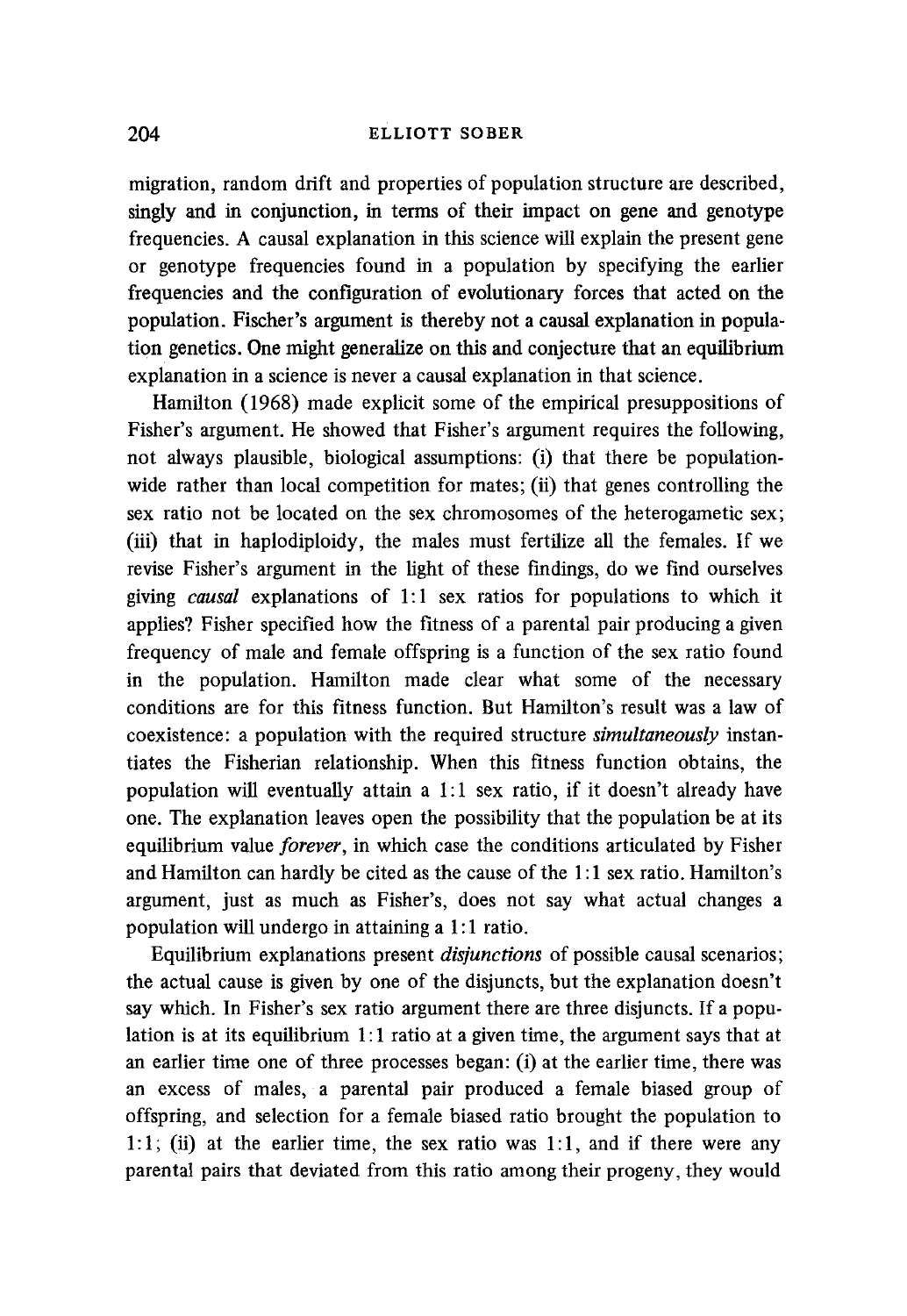be selected against; (iii) at the earlier time, there was an excess of females, a parental pair produced a male biased group of offspring, and selection for a male biased ratio brought the population to 1:1. Notice that each of these disjuncts itself covers a range of alternatives; for example, (ii) includes the possibility that the population remained at 1:1 because each parental pair produced this ratio and so there was no selection at all.

A disjunction of causal scenarios clearly provides 'information about the cause' (namely, that the actual cause was one of the several mentioned); but disjunctions of causal scenarios will sometimes fail to say what the cause is. An ice cube melts in a warm room. We might say that the cube's being made of water caused it to melt. Suppose that there were another substance, call it X, that has the same melting point; if the cube had been made of  $X$ , it would have melted just the same. In what sense is it true that the cube's being made of water or of  $X$  caused it to melt? Only in the sense that its being made of water caused it to melt, or its being made of  $X$  caused it to melt. The disjunction of possible causes fails to say what the cause is.

This example suggests that causality abhors an ineliminable disjunction:

(DIS) If  $\phi$  or  $\psi$  causes something, then  $\phi$  causes it or  $\psi$  does.

But there is room to doubt that this distributive principle is always true. Other issues are involved. When the ice cube melts, its being shaped like a cube was not part of the cause. So its being made of water and shaped like a cube didn't cause it to melt. Conjunction addition is an incorrect principle:

(C) If an object's being  $\phi$  caused A, and if the object's being  $\psi$  did not cause A, then its being  $\phi$  and  $\psi$  did not cause A.

But now consider the fact that, as a matter of logic, something is made of water if and only if it is made of water and is shaped like a cube, or is made of water and is not shaped like a cube. If substitution of logical equivalents in the predicate position of a causal context is legitimate, then we have the following result. Since the object's being made of water caused the object to melt, it will also be true that the object's being made of water and shaped like a cube, or being made of water and not shaped like a cube, was the cause. If an object's being  $\phi$  is causally efficacious, its being ( $\phi$  and  $\psi$ ) or ( $\phi$  and  $\overline{\psi}$ ) is too. But neither of the disjuncts is itself causally efficacous in our example. The first disjunct is causally inert, given principle (C); and the second was not the cause, since it, in fact, is false. So if (C) is true and if substitution of logical equivalents is legitimate, (DIS) is false.<sup>4</sup>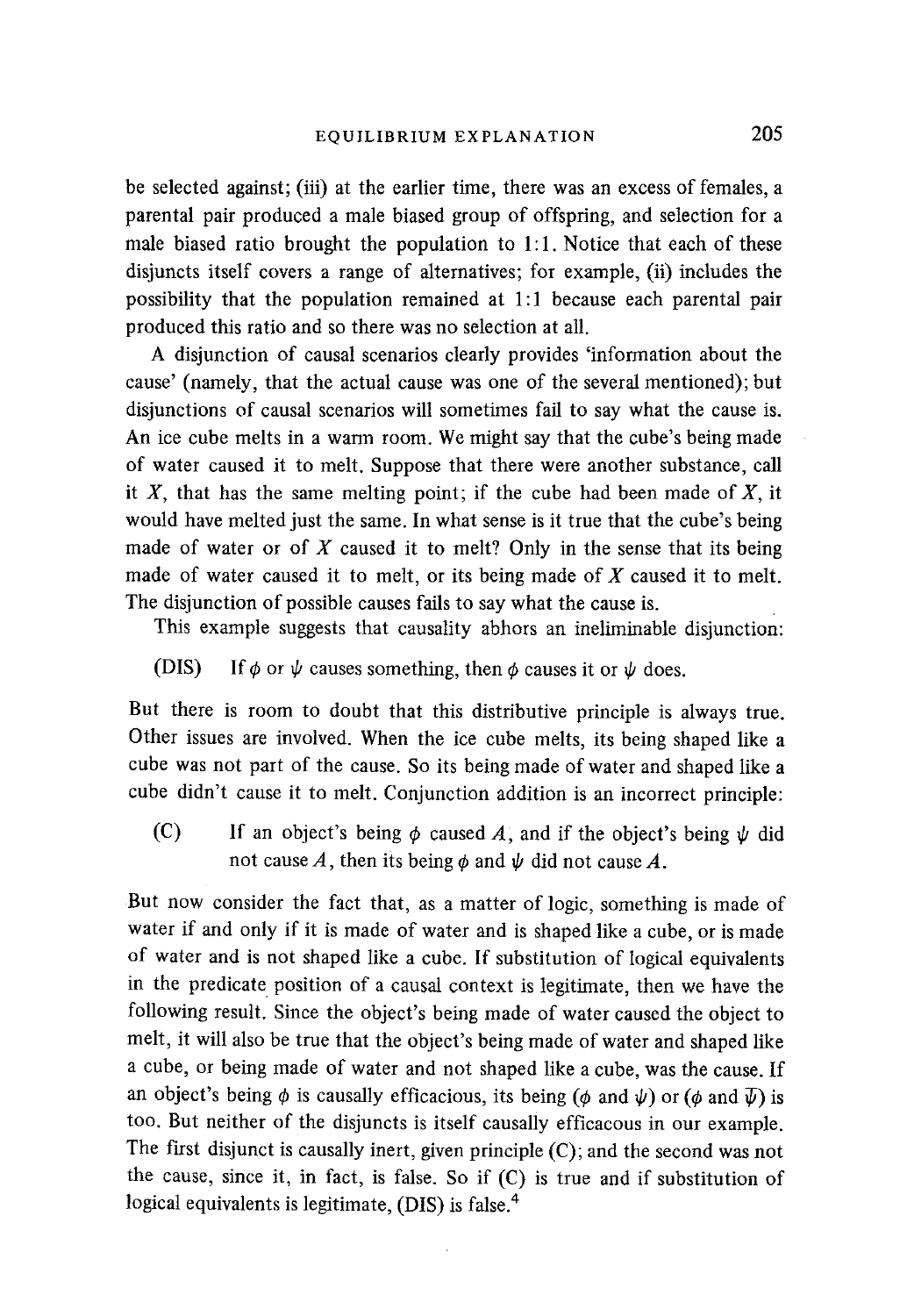# 206 ELLIOTT SOBER

Whether or not causality obeys this distributive law, it still seems true that some disjunctive predicates succeed in 'saying what the cause is'. When a tree falls and crushes a bush, we might say that it was the bush's being under the tree that caused it to get crushed. This counts as saying what the cause is, even though being under the tree is a disjunctive state: being under the tree means being *somewhere* under the tree. Perhaps this causal claim is true only because it is unwritten by the truth of one of its disjuncts; maybe the bush's having the precise location it had caused it to get crushed.<sup>5</sup> Either way, I think one is compelled to grant that you are saying what the cause is when you say that the bush was under the tree. However, matters change when we revert to our water or  $X$  case. If you say that the object melted because it was made of water or of  $X$ , you are not saying what the cause is. Your claim will be true only because either the cube's being made of water was the cause, or its being made of  $X$  was; but you didn't say which.

So the situation is complex. There is first of all the question about the reality (irreducibility) of disjunctive causes (i.e., the question of whether DIS is true). But a separate question concerns what constitutes success and failure in saying what the cause is. Even if causation abhors an ineliminable disjunction, a disjunctive predicate (like 'being under the tree') can succeed in picking out the cause. But there are cases in which a disjunction fails to do this (as in the 'water or  $X$ ' case).

Perhaps the difference here reflects a contrast between uniqueness versus diversity of *processes.* The position of the bush would have led to its being crushed by the same process, regardless of exactly where it was under the tree. But if the ice cube had been made of X rather than of water, a different process would have led it to melt. Nature's abhorence of disjunction is not syntactic; there is a real difference, which may or may not be reflected in surface structure, between 'being under the tree' and 'being made of water or of  $X'$ . This speculation presents the obvious question of seeing what progress can be made in the project of individuating processes. 6

It is a further question to connect these observations about causation with the issue of explanation. If you say that the cube was made of water or of  $X$ , did you explain why the cube melted? You didn't say what the cause of the melting was. It would be an easy (and hollow) victory for my position to call this an explanation, and conclude that not all explanation is causal explanation. But my intuition is that in this case, explanation and causation go hand in hand: your remark fails to explain precisely because and in so far as you've failed to pinpoint the cause.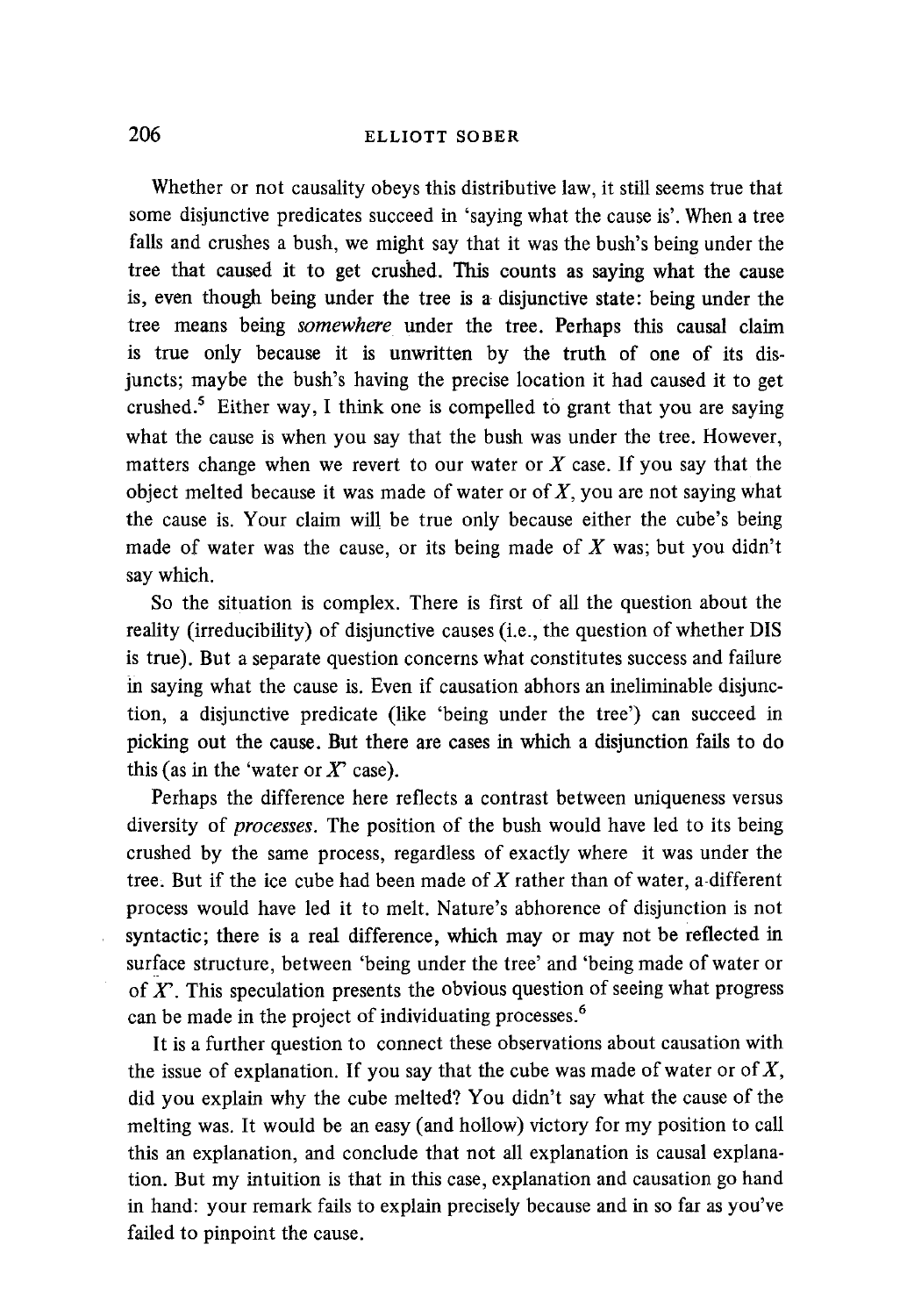Equilibrium explanations are different. Compare a *nonequilibfium* of why the sex ratio in some population is  $1:1$ . Suppose we record the reproductive output of males and females from some earlier time and show how these numbers brought the population from 73% females to 1:1. This scenario, though it pinpoints the cause, is a lot less explanatory than the equilibrium story. The causal explanation focuses exclusively on the actual trajectory of the population; the equilibrium explanation situates that actual trajectory (whatever it may have been) in a more encompassing structure. It is in this way that equilibrium explanations can be more explanatory than causal explanations even though they provide less information about what the actual cause was. This difference arises from the fact that explanations provide *understanding,* and understanding can be enhanced without providing more details about what the cause was.

Equilibrium explanations are made possible by theories that describe the dynamics of systems in certain ways. The objects in the domain can satisfy a range of values of a certain parameter. In population genetics, the parameter is gene (and genotype) frequencies, which take values between 0 and 1 inclusive. When an object is subject to certain forces, there will be three sorts of states that may be located at different values of the parameter. The three types of states we want to define are absorbing states, stable equilibria, and unstable equilibria.. It is a delicate matter to characterize these, so perhaps an example from population genetics will be useful. Consider the fitness function shown in Figure 1 of two traits  $\vec{A}$  and  $\vec{B}$  in a population. The function specifies the fitness (in terms of expected number of offspring) that each type has, given its frequency in the population. Notice that each of these traits is favored when it is in the minority. 7

As the diagram suggests, point  $E$  is an equilibrium value. Here, the fitnesses are identical, and so natural selection ceases. If the population is anywhere else (except for 100% A and 100% B), selection favoring the minority trait will take the population to its equilibrium value. E is a *stable* equilibrium point, since if the system is in the neighborhood of  $E$ , the relevant force will move the system to  $E$ . The frequencies of 0% and 100%, however, are called absorbing points. The reason is not simply that once the system is in either of these states, selection can't budge it (the model doesn't include the possibility of mutation); if this were the only reason, there would be no difference between absorbing points and stable equilibria. Nor does the difference seem to be that at equilibrium there is no variation in fitness,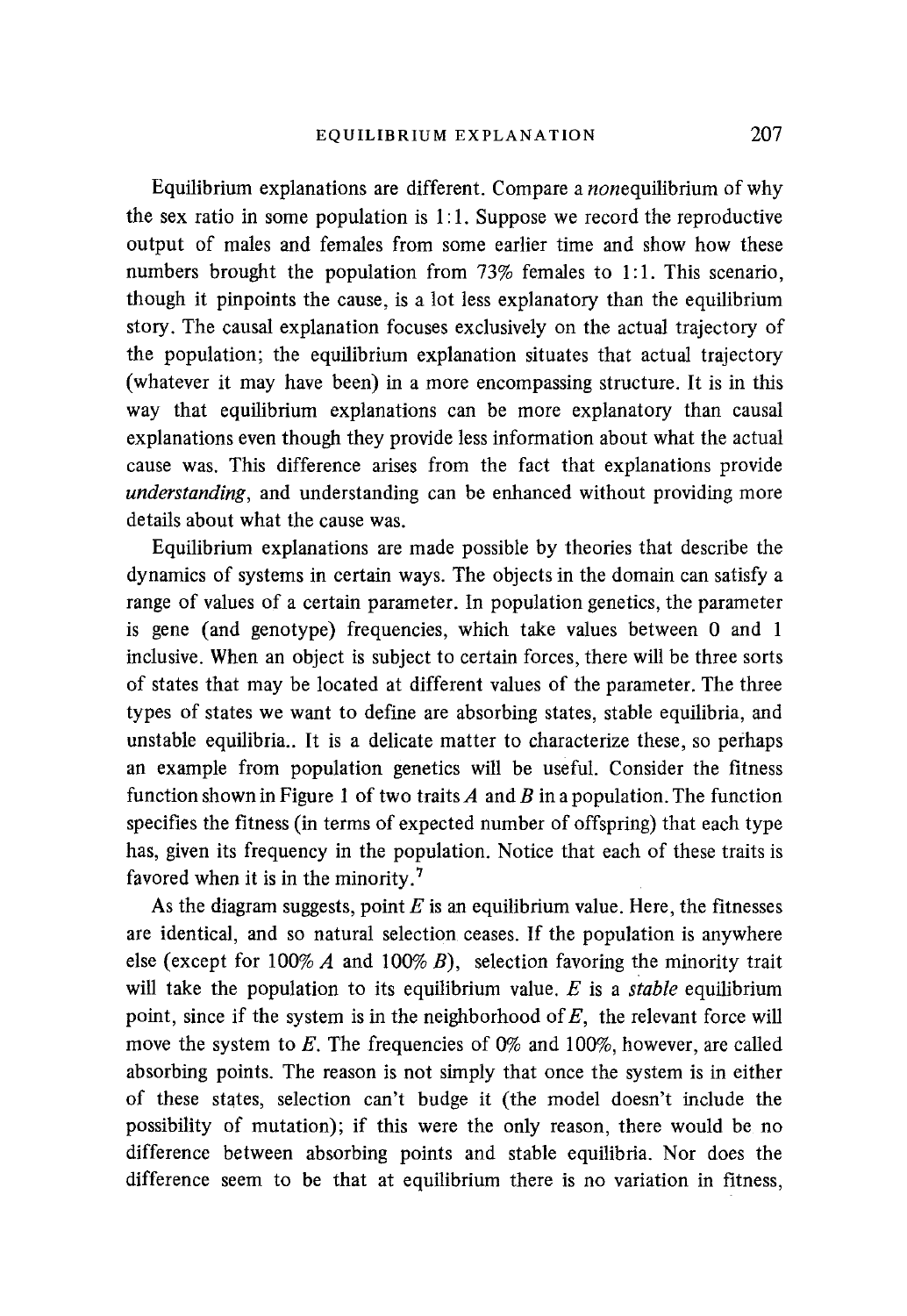

whereas at the absorbing states of 100% and 0% there still is. There can't be variation in fitness where there is no variation, and selection doesn't exist without there being variation in fitness (for it, unlike some physical forces, *esse est percipe*). Rather, the difference seems to involve the notion of chance. Chance (i.e., random drift) can move a population out of its equilibrium state; if the equilibrium is a stable one, the deterministic forces involved (i.e., selection in this case) will return the population to equilibrium. If the equilibrium is unstable, the population will be carried further away from the equilibrium by the forces involved. (Switch the fitness functions of  $A$  and B to obtain an unstable equilibrium at  $E$ .) But the point is that at the absorbing states, chance can't bring about a deviation; it takes another deterministic force to do so (in this case, mutation).

Whether a given parameter value is a stable equilibrium depends on what happens in its neighborhood. Because of this, a stable equilibrium can be either local or global. A global equilibrium is one that the system approaches, regardless of its initial state. A local equilibrium is one that the system will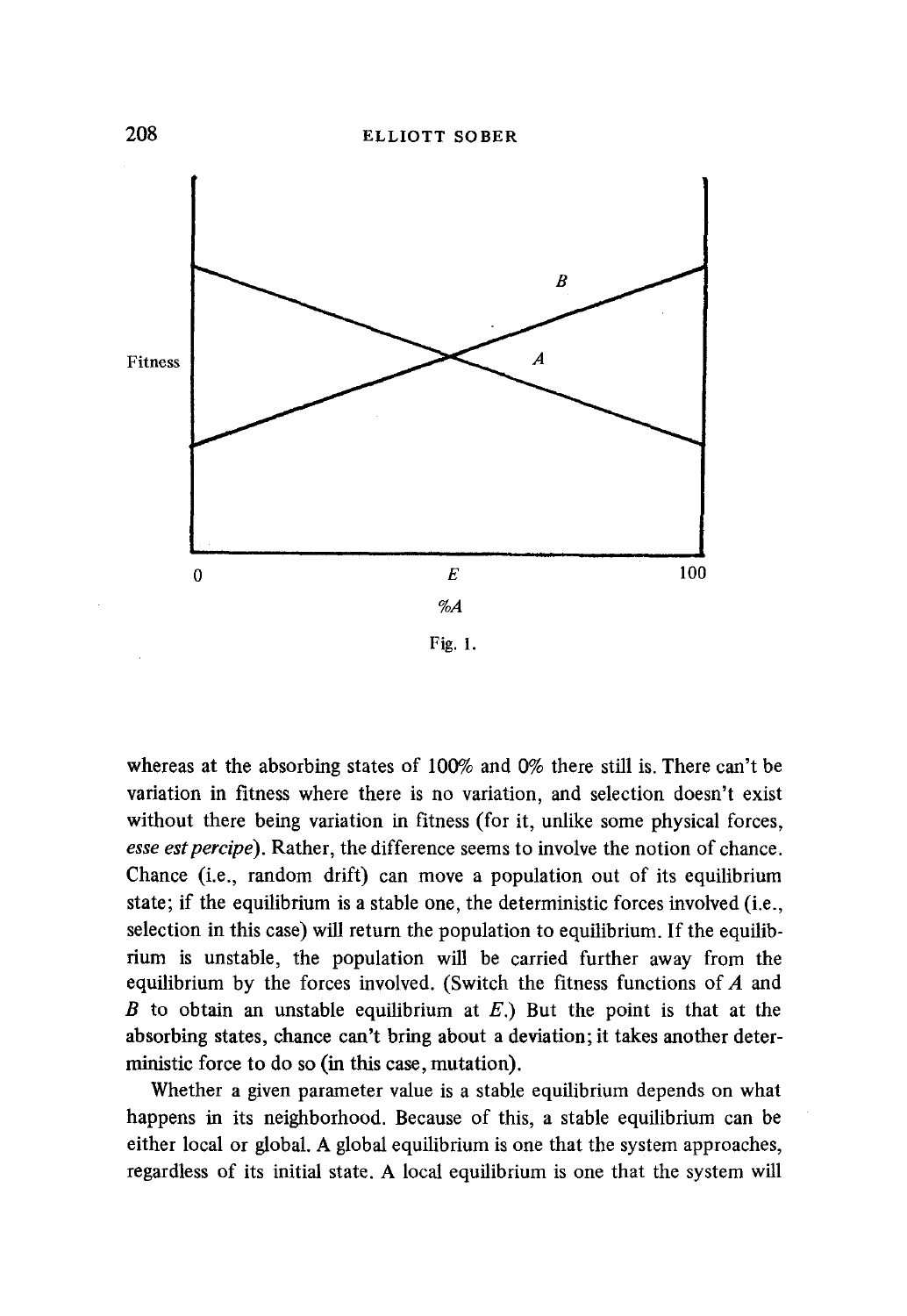move towards, if its initial conditions fall within the required local neighborhood. The fitness function given in the above diagram implies that point  $(E)$ is a global stable equilibrium.

The distinction between local and global equilibria can be supplemented, in an obvious way, by a quantitative measure *of how* local a given equilibrium is. This may simply be identified with the range of initial parameter values all sharing the same equilibrium state. The more local an equilibrium is, the more information about the initial conditions will be required in explaining its equilibrium state. As the equilibrium becomes more and more local, there will be less and less difference between what a causal explanation and an equilibrium explanation need to say about the initial conditions. But when we are at one end of the continuum  $-$  when the equilibrium is a global  $one$  – an event can be explained in the face of considerable ignorance of the actual forces and initial conditions that in fact caused the system to be in its equilibrium state. In this circumstance, we are, in one natural sense, ignorant of the event's cause, but explanation is possible nonetheless.<sup>8</sup>

*University of Wisconsin-Madison* 

#### NOTES

\* This work **was supported** by grants from the John Simon Guggenheim **Foundalion and**  from the University of Wisconsin Graduate School, which I acknowledge with thanks. I also am grateful to the Museum of Comparative Zoology, Harvard University, for its hospitality during 1980-81.

<sup>1</sup> In point of fact, Fisher argued that it was not the number of females and males that **would be** equal, but rather **the amount** of parental **expenditure on** males and females. This way of formulating Fisher's argument would not affect the points to be made above, which can be understood as implicitly assuming that the costs of daughters and sons are equal.

2 A simple genetical model making more explicit Fisher's idea might naturally be interpreted as implying *genie* selection. See Crow and Kimura (1970, pp. 288ff.) for such a model, and Sober and Lewontin (1982) for discussion of the difference between genie and organismic selection.

<sup>3</sup> Similar comments apply to Salmon's remark (1978, p. 421) that "such laws as conservation of energy and momentum are causal laws in the sense that they are regularities exhibited by causal processes and interactions".

4 In Sober (1982), I argue that there are counterexamples to this substitution principle. Note that Quantum Mechanics may provide a class of counterexamples to (DIS).

<sup>5</sup> I am inclined to say that the bush's exact location caused it to get crushed. I thereby deny that causes need be necessary for their effects. For the contrary position see, for example, Lewis (1973).

<sup>6</sup> Salmon (1978) argues that the concept of a physical process is crucial for understanding causality.